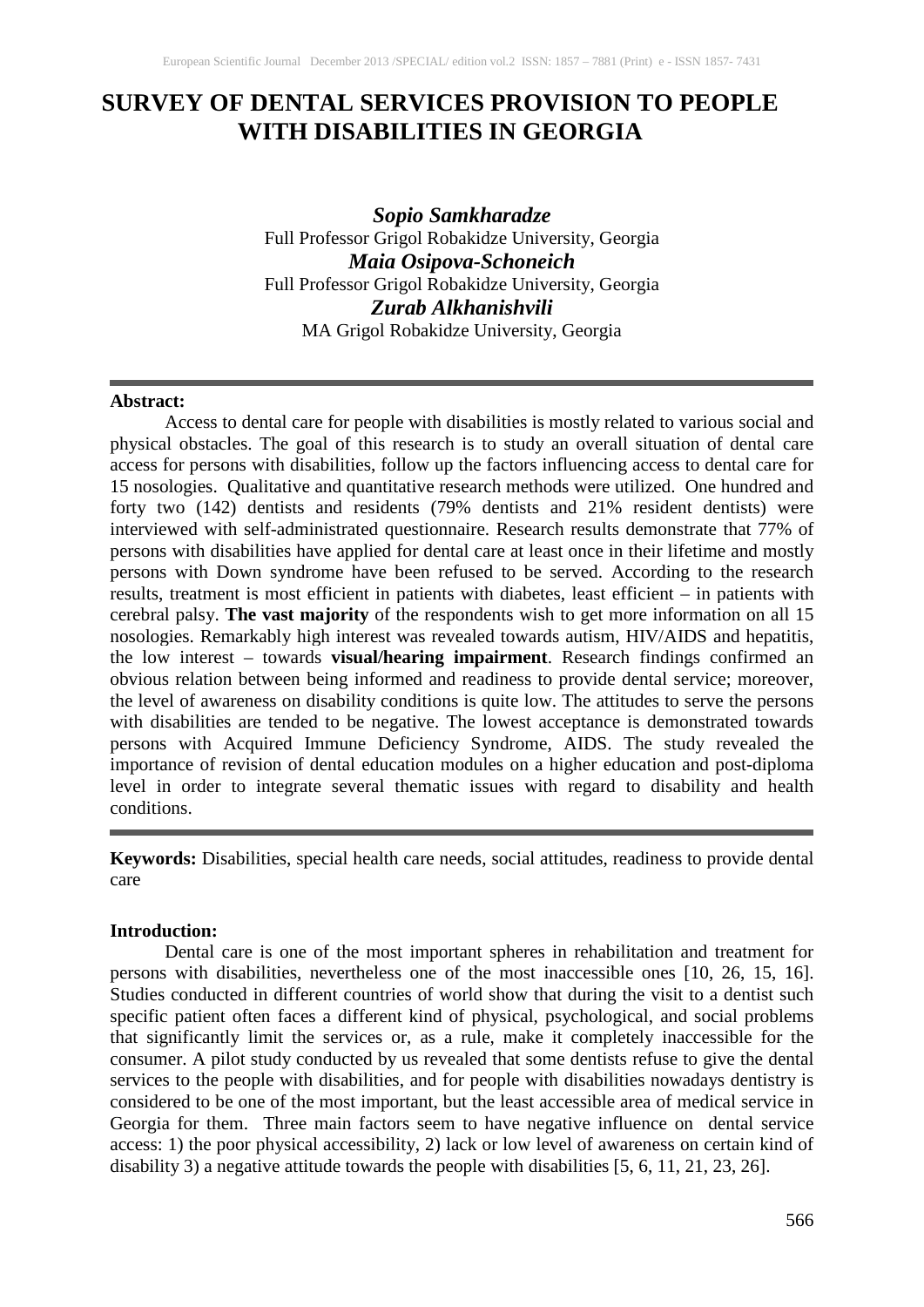Some studies demonstrate that denial to give dental care is related to a little information, provided during the medical studies and lack of information can be also lead to students' stigmatised attutudes towards patients with disabilities [2, 7, 8, 9, 10, 12, 14, 20, 22, 30, 31, 32]. On the other hand, the existing empirical data shows that there are proven certain ways to increase the access to dental services. Studies in USA demonstrate that raising the level of awareness on disabilities is the first step to develop social desirability and positive attitutes towards the people with disability [10, 12, 30]. Besides, some studies reveal that growing working experience with people with special needs is raising the efficiency of treatment [25].

Residental studies for dentists in Georgia vary from 11 to 33 months depended on specialisation. But none of education modules contains the information on special needs dentistry. There is no research concerning the access to dental services for people with disabilities in Georgia. Besides, there is no questionnary to examine the issue [17, 18, 19, 24].

The positive experiences of making dental care more accessible for people with disabilities can be generalized and tailored with Georgian reality, for this purpose it is necessary to be aware of the current needs and situation in Georgia [21, 26].

Results of work can be useful as a recommendation on dental care services for raising accessebility for people with disabilities.

**Hypothesis**: the level of awareness on developmental disabilities and chronic diseases affect the delivery of dental services, its performance effectiveness and dentists attitudes towards disabled patients.

## **Methods:**

The **goal** of the survey was to clearly identify the following:

The level of availability to the dentist service for the disabled people;

Identification of physical, informational, psychological and social factors affecting the provision with dental services to the disabled patients by the dentists.

**Preparation of the questionnaire**: bases on the data from the Ministry of Labor, Health and Social Affairs we identified the nosologies/conditions that are the most frequent basis for awarding the status of disability.

There were also organized the meetings with the dentists to ascertain the nosologies that are actual for the sphere of dentistry and higher-priority for the survey.

On the next stage we conducted the meetings with the **focus groups**. The meetings were organized in the Association "Anika" and the Georgian Blinds Union. Our goal was to determine the nosologies significant for the survey and focusing on the key issues included in the survey inventory.

We summarized the epidemiologic data of the last period; after analyzing (in consideration of the urgency of the issue, problematical character matters in the sphere of dentistry, the epidemiology or/and frequent references) the outcomes obtained as a result of the work there were selected 15 nosologies:

1. Cerebral palsy. 2. Autism, 3. Tic disorders. 4. ADHD (Attention deficit and Hyperactivity disorder) 5. Down syndrome. 6. Impairment of Hearing /deafness. 7. Visual impairment/blindness. 8. Epilepsy. 9. Mental retardation 10. HIV/AIDS. 11. Hepatitis. 12. Behavioral disorder 13. Diabetes. 14. Asthma. 15. Acquired disability.

On the basis of the data obtained there was identified the structure of the questionnaire and developed its pilot version; consequently the pilot survey was initiated. The survey was conducted in Tbilisi and covered interviews with 30 dentists; the final version of the questionnaire was developed on the basis of the pilot survey outcomes.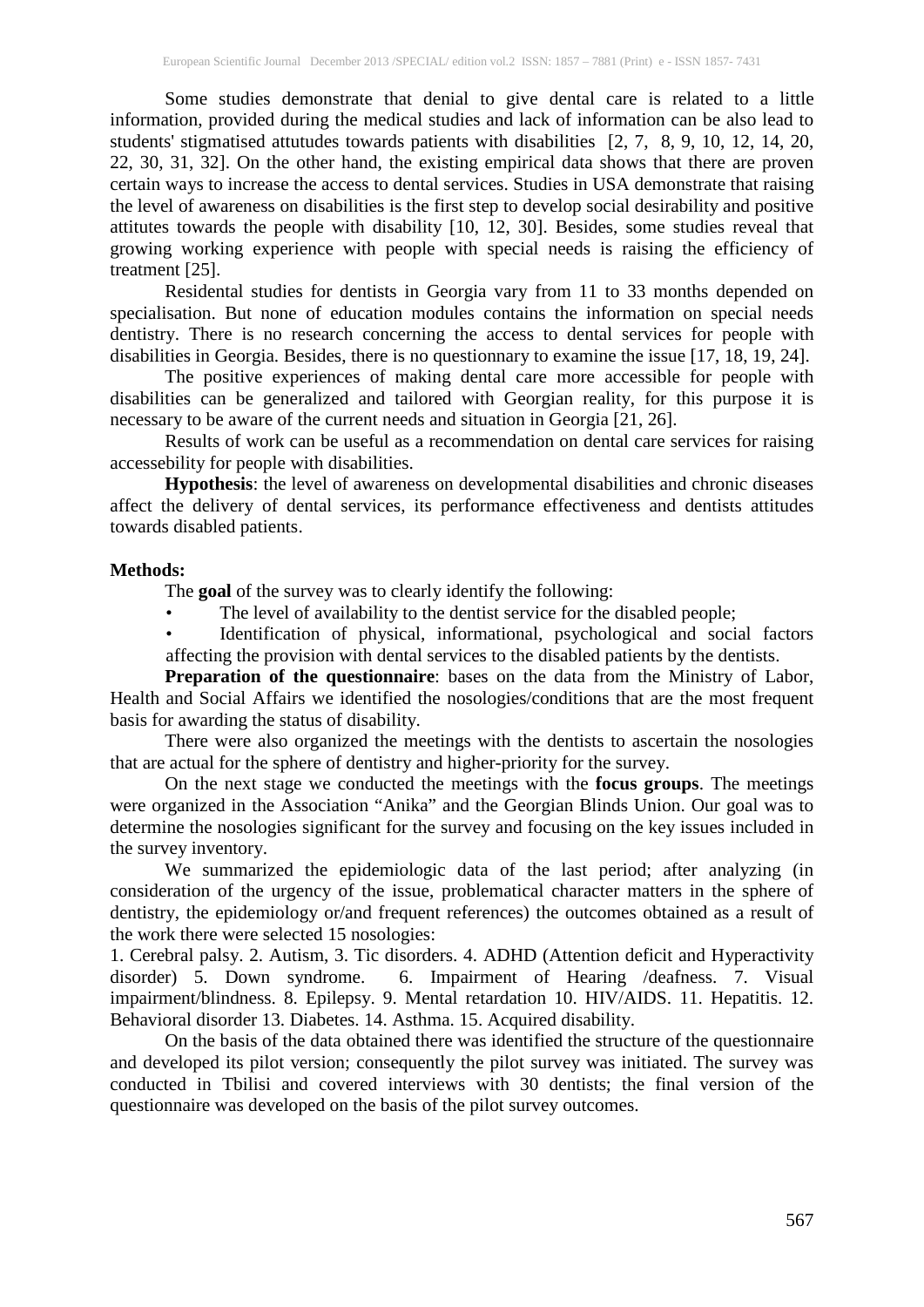## **Participants and their recruitment:**

The survey was conducted in Tbilisi and the regions. In Tbilisi case there was created the special frame for selection of the respondents while in the regions we applied the principle of "Snowball".

The survey target group general number was considered 5988 dentists licensed in 2006-2010 years in Georgia and 820 (maximal quota of the Georgian residency bases seekers); the selected total amounted to 6000 dentists (residents and licensed physicians) – 8,9% of the general number. In total, from 600 respondents 142 individuals` questionnaire were processed, i.e. the number of interviewed individuals amounted to 142.

Statistical methods: Data was processed by using SPSS for Windows version 17 (statistical package for social sciences), there was computed simple average, relative frequencies, standard deviation. To examine variations between groups, tests with significance were made with  $\chi^2$  for categorical variables, The statistical reliability of the differences between groups was examined by the  $\chi^2$  criteria while for the statistical significance of the difference between two samples mean Student's t-distribution. There were applied both - quantitative and qualitative approaches.

## **Survey inventory:**

The survey inventory regarding the issue of availability of dental service for the people with disabilities, the self-administered questionnaire is drafted with semi-structural questions; the questionnaire consists of several blocks.

The first block is assigned for collection of demographic data, the second block contains the data regarding the frequency of references by the patients with disabilities as well as it studies the facts and frequency of provision/non-provision of the dentist service to the patients.

The third block of the questionnaire collects the information about effectiveness of the treatment while the fourth block is dedicated to the studies of approaches and attitudes of the dentists toward the disabled patients. Several instruments have been inserted for survey of the attitude including the Bogardus social distance scale method; the fifth block of the questionnaire inspects the respondent`s level of awareness of 15 nosologies.

The questionnaire includes the questions regarding physical environment; it studies the dentists` opinion to ascertain whether there is the need of special environment of the disabled patient or where should such patients be given dentist service – at home, in clinic or in any specialized facility.

## **Results:**

According to the results obtained, 77.5% of the respondents were female, while 22.5% were male. Average age - 32 years. 79% of the respondents were physicians and 21% residents. 84% of the participants were from Tbilisi; 60% were therapist-dentists. Our study revealed that:

The persons with disabilities often apply to the dentist for relevant treatment. Among those the most frequent referral of patients falls on the patients with diabetes (61%;  $\chi^2$ =99.7; p=0.000) and the least – on those with tic disorder (9.2%;  $\chi^2$ =301.3; p=0.000) and autism;  $(11.3\%; \gamma^2 = 387.0; \text{p} = 0.000)$ 

The patients with Down Syndrome are rejected to be given the medical services in the most frequent cases (30%;  $p=0.000$ ) and while such rejection is the most rare among the individuals with asthma (7%; p=0.000);

• According to the survey participants, treatment is the most effective among the patients with diabetes while the medical treatment for the persons with cerebral palsy is assessed as the most inefficient. ( $\chi^2$ =75.0, p=0.000), 2.2% of the respondents claim, that the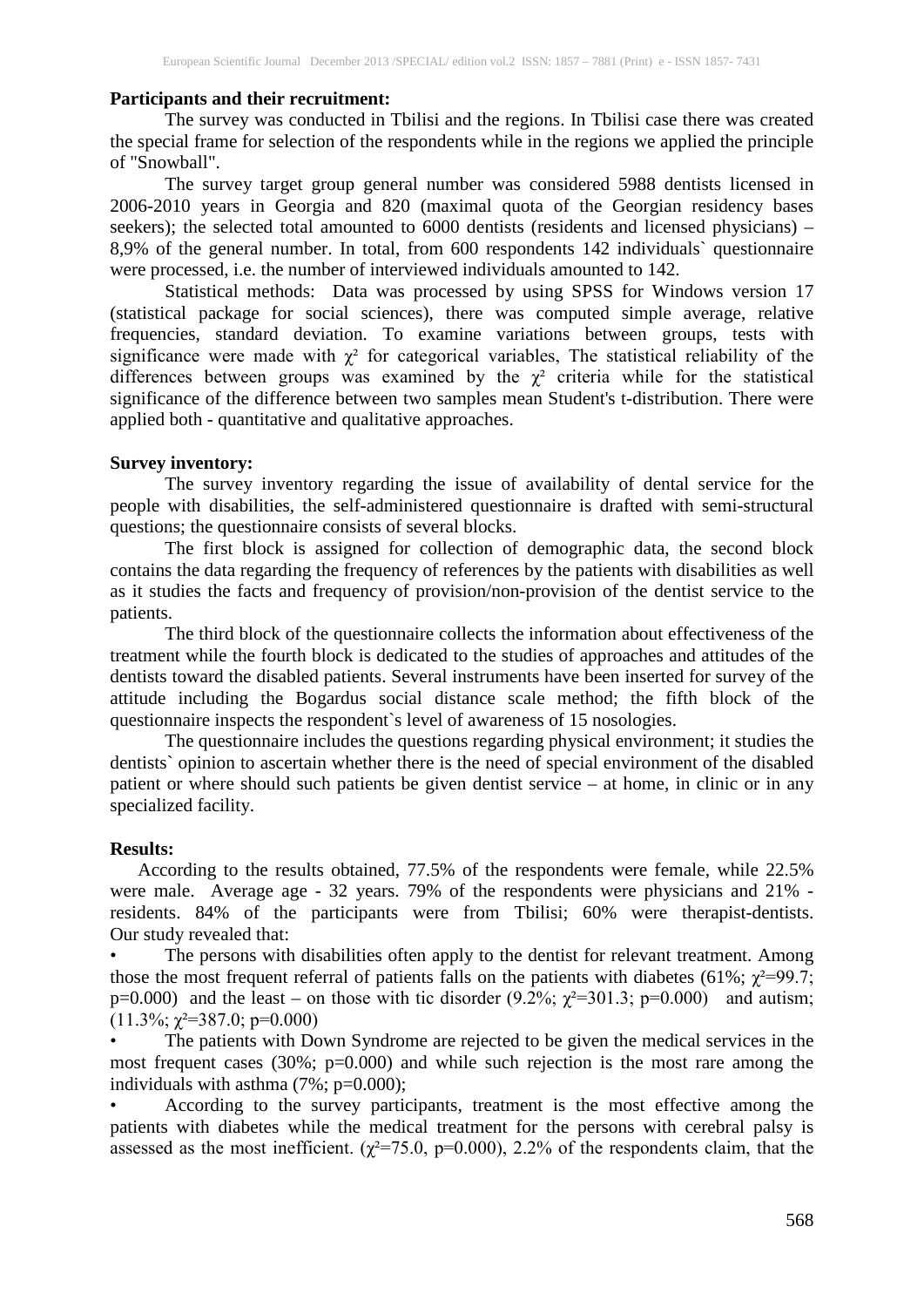main reason for treatment rejection was the non-adapted environment, in particular, nonadapted dental chair. 5.2% claim the communication difficulties as the barrier.

The large part of the respondents are informed about Diabetes (76.8%;  $\gamma^2 = 122.8$ , p=0.000), vision and hearing impairment, (75%; p=0.000) violation/deafness, the less information is delivered to the patients with tic  $(36\%; \gamma^2=53.6, p=0.000)$  and behavioral disorders (46%;  $\chi^2$ =106.6, p=0.000). The majority of the survey participants want to enhance their knowledge about all 15 nosologies. Particularly high interest was fixed in autism (76%;  $\chi^2$ =100.1, p=0.000), HIV/AIDS (69%;  $\chi^2$ =90.8, p=0.000) and hepatitis (66%;  $\chi^2$ =81.2, p=0.000) while the lowest interest was shown in vision and hearing impairment/deafness; as it can be seen from the research results, 57% of respondents do not possess the right knowledge about autism. 59% of respondents claimed that they have information about Down syndrome, while 26% of them could not name at least one symptom.

Research shows that the most feared category of patients are those with HIV/AIDS. The patients with epilepsy, tic disorder and hepatitis are almost at same level  $(p=0.000)$ . 23% of respondents claim that persons with disabilities show specific warmness towards the medical personnel (27% say the opposite, 50% restrain themselves from answer) ( $\chi^2$ =18.0, p=0.000). 43% say that people with disabilities express positive attitude; 47% evaluated the attitude of people with disabilities towards the doctors as negative and noted, that such patients suffer from fear, aggression, feeling of danger, they try to hide truth about their condition in order not to be rejected.

The injection of local anesthetic solutions to achieve anesthesia is one of the most commonly performed dental procedures. Prior to administering any medication, including local anesthetics, it is appropriate for the dentist to take a complete medical history and follow up any questions with the patient or by a consultation with the patient's physician. Though local anesthetics are remarkably safe at therapeutic doses, the practitioner treating medically complex patients must address two basic concerns pertinent to the use of local anesthetic agents: existing systemic diseases that may be exacerbated by the anesthetic agent and medications that may have adverse interactions with local anesthetic agents.

We suggest characteristics of few, mostly interested in Georgia, diagnoses and dental management of such patients.

### **Diabetes**

The bi-directional association exists between diabetes mellitus and periodontal health: Diabetes is associated with increased development and progression of periodontitis, and periodontal infection is associated with poorer glycemic control in people with diabetes.

There is also evidence emerging that suggest that periodontal disease is associated with increased risk for diabetes complications, the development of Type 2 diabetes, and perhaps the development of Gestational Diabetes Mellitus.

Patients with either Type I insulin-dependent diabetes mellitus or Type II non-insulindependent diabetes mellitus, can generally receive local anesthetics without special precautions if control of their disease is well-managed. Consultation with a patient's physician, as well as frank discussion with the patient, can determine the current status and what, if any, precautions are needed.

Typically, diabetic patients should receive morning appointments when endogenous corticosteroids are at high levels (better stress management). Appointment should be kept as no traumatic, short, and stress-free as possible, as endogenous epinephrine release in response to stress and pain can antagonize insulin action and promote hyperglycemia. Epinephrine should be used in the dental anesthetics to ensure long lasting and profound anesthesia. Postoperative analgetics should be provided to ensure that the patient is pain-free following tooth extraction periodontal surgery, or any other invasive procedure [33,35]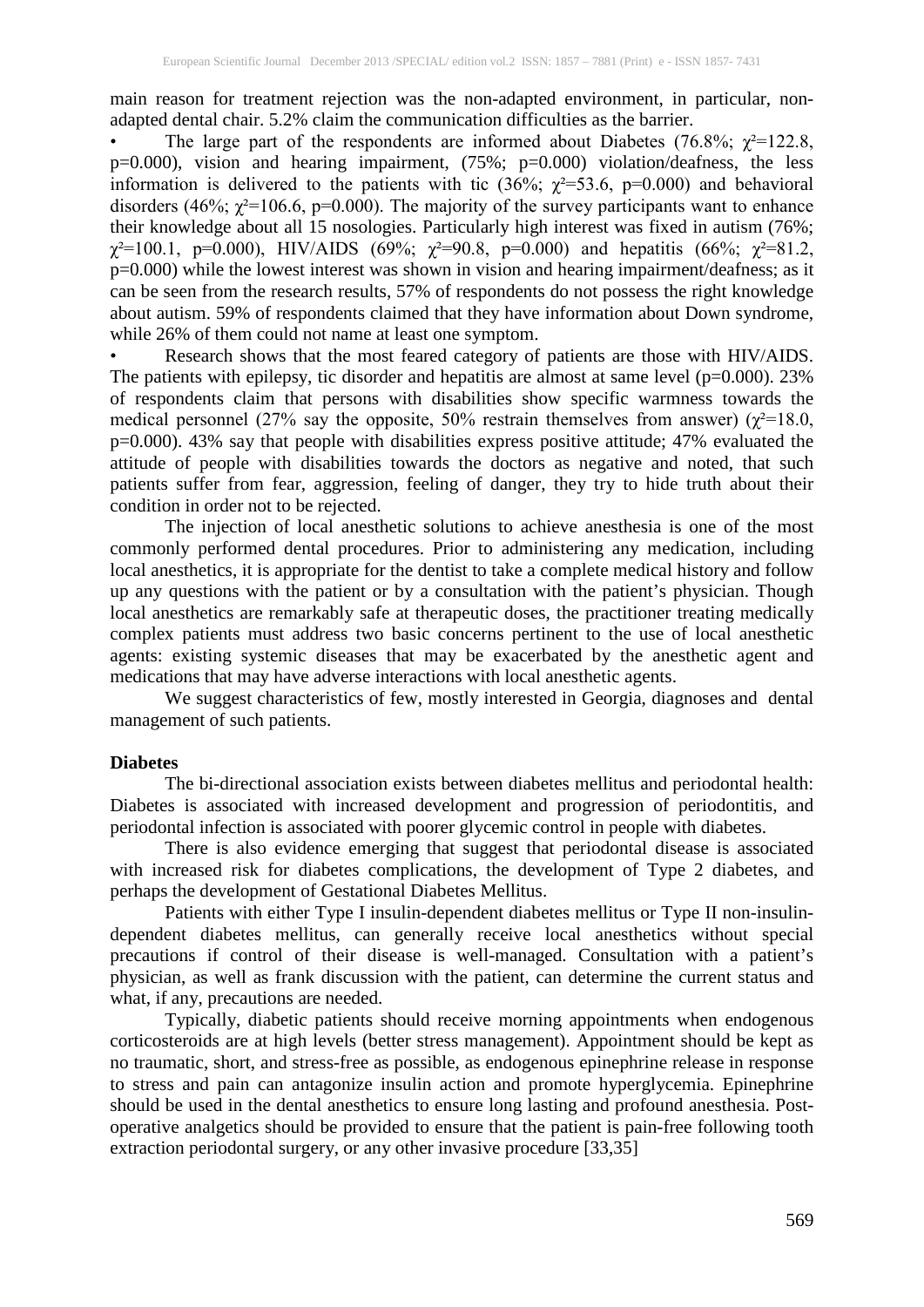Special caution should be used for patients with Type I diabetes who are being treated with large doses of insulin. Some of these patients, so-called brittle diabetics, experience dramatic swings between hyperglycemia and hypoglycemia; and the use of vasoconstrictors should be minimized due to the potential for vasoconstrictor-enhanced hypoglycemia.

## **Cardiovascular Diseases**

Local anesthetic agents themselves can affect the cardiovascular system, especially at higher doses. Cardiovascular manifestations are usually depressant and are characterized by bradycardia, hypotension, and cardiovascular collapse, potentially leading to cardiac arrest. The initial signs and symptoms of depressed cardiovascular function commonly result from vasovagal reactions (dizziness and fainting), particularly if the patient is in an upright position [39, 40].

Absolute contraindications for the use of local anesthetics with or without vasoconstrictors in patients with cardiovascular diseases exist only if the patient's condition is determined, by the dentist's review of the health history, to be medically unstable to the degree of posing undue risk to the patient's safety. Dental care should be deferred in these patients until their medical conditions have been stabilized under the care of their physicians. For patients with stabilized cardiovascular diseases, dental treatment may usually be delivered in near routine fashion [39].

In 1964, the American Heart Association and the American Dental Association concluded a joint conference by stating that "the typical concentrations of vasoconstrictors contained in local anesthetics are not contraindicated with cardiovascular disease so long as preliminary aspiration is practiced, the agent is injected slowly, and the smallest effective dose is administered. "It has long been recommended that the total dosage of epinephrine be limited to 0.04 mg in cardiac risk patients. This equates to approximately two cartridges of 1:100,000 epinephrine-containing local anesthetic. The results of a number of studies indicate that the use of one to two 1.8 ml cartridges of local anesthetic containing a vasoconstrictor is of little clinical significance for most patients with hypertension or other cardiovascular diseases, and that the benefits of maintaining adequate anesthesia for the duration of the procedure far outweighs the risks. However, the use of more than two cartridges of local anesthetic with a vasoconstrictor should be considered a relative rather than an absolute contraindication. If, after administering one to two cartridges of vasoconstrictor-containing local anesthetic with careful preliminary aspiration and slow injection, the patient exhibits no signs or symptoms of cardiac alteration, additional vasoconstrictor containing local anesthetic may be used, if necessary, or local anesthetic without epinephrine can be used.

## **Down syndrome**

A compromised immune system with a corresponding decrease in number of T cells is characteristic of most individuals with Down syndrome This contributes to a higher rate of infections and is also a contributing factor in the extremely high incidence of periodontal disease, that can be the reason why the amount of plaque and calculus seen on the teeth is not proportionate to the severity of the disease. Children with Down syndrome often have chronic upper respiratory infections (URIs). These contribute to mouth breathing with its associated effects of xerostomia (dry mouth) and fissuring of the tongue and lips. There is also a greater incidence of apthous ulcers, oral candida infections and acute necrotizing ulcerative gingivitis (ANUG). Although 40 to 50% of babies with Down syndrome are born with some type of cardiac abnormality, most receive surgical correction within the first few years of life. There is however, an abnormally large percentage who develop mitral valve prolapse (MVP) by adulthood. The incidence of MVP in the normal population is between 5- 15%. Approximately 50% of adults with Down syndrome have mitral valve prolapse requiring subacute bacterial endocarditis (SBE) prophylaxis for dental treatment [\(Barnett,](http://www.down-syndrome.org/reviews/84/#Barnett, M.L., Friedman D., & Kastner T. (1988))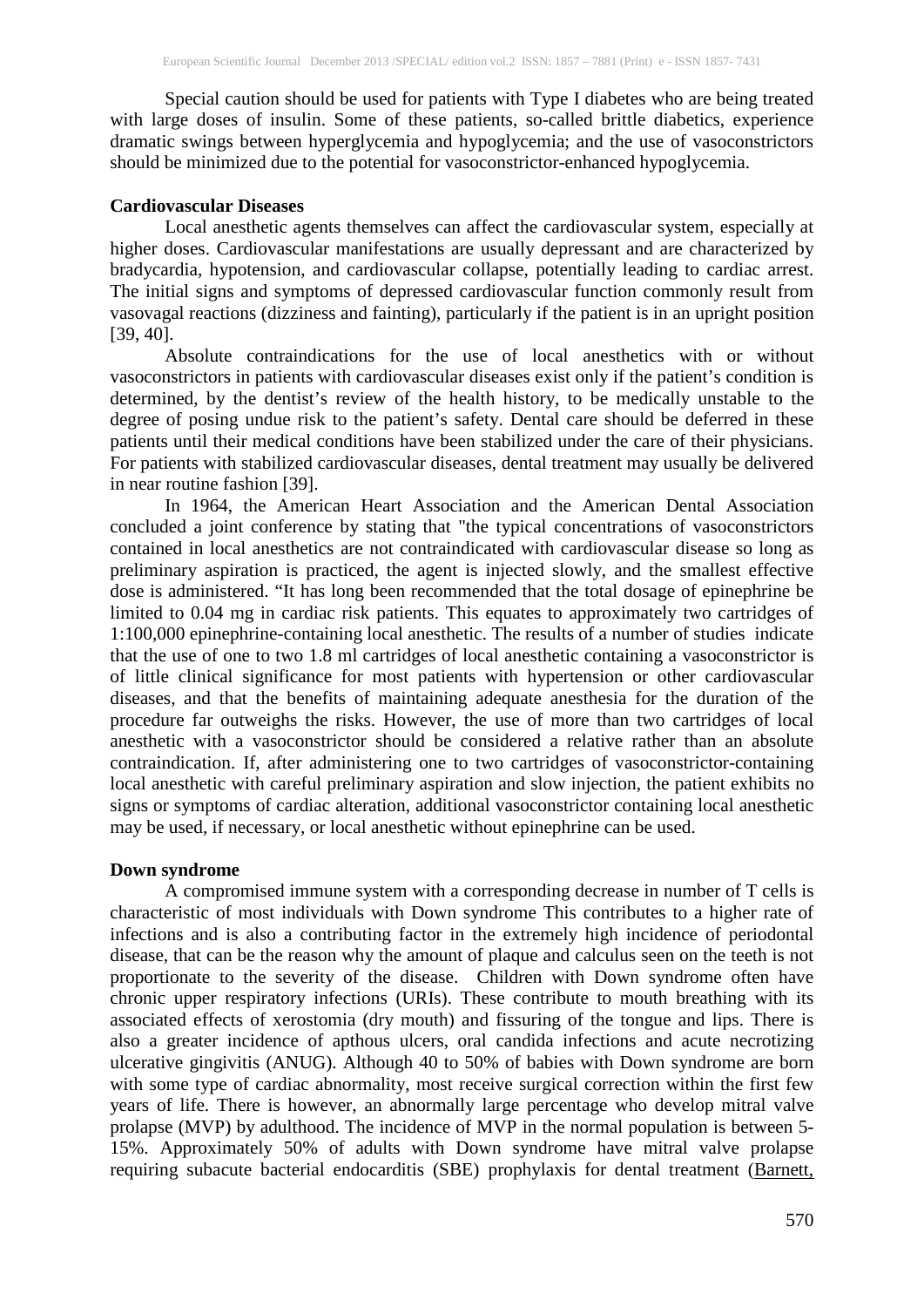[Friedman, & Kastner, 1988\)](http://www.down-syndrome.org/reviews/84/#Barnett, M.L., Friedman D., & Kastner T. (1988)). One third of these adults with MVP do not have auscultory findings, requiring diagnosis of the MVP by echocardiogram. Patients with Down syndrome, or their caregivers may not be aware of the need for diagnostic echocardiology in adulthood.

It may take a little extra appointment time to explain procedures to the patient with Down syndrome, but once a level of trust is achieved they are likely to be very co-operative patients. Down syndrome is frequently seen in conjunction with other medical problems. There is a higher incidence of epilepsy, diabetes, leukemia, hypothyroidism and other conditions. Alzheimer's disease and Down syndrome appear to have a strong connection to one another. The importance of a thorough medical history including a work-up by a physician cannot be over emphasized [38].

#### **Asthma**

Dental management of asthmatic patients is primarily aimed at prevention of an acute asthma attack. Knowing that stress may be a precipitating factor in asthma attacks, adherence to stress-reduction protocols is again essential and implies the judicious use of local anesthetics containing vasoconstrictors when the planned procedure requires extended depth and duration of anesthesia. However, caution has been recommended based upon Food and Drug Administration warnings that drugs containing sulfites can be a cause of allergic reactions in susceptible individuals. Studies suggest that sodium metabisulfite, which is used as an antioxidant agent in dental local anesthetic solutions containing vasoconstrictors to prevent the breakdown of the vasoconstrictor, may induce allergic, or extrinsic, asthma attacks. Data on the incidence of this problem occurring is limited, and suspicion is that it is probably not a common reaction even in sulfite-sensitive patients since the amount of metabisulfite in dental anesthetics is quite small. Indications are that more than 96 percent of asthmatics are not sensitive to sulfites at all; and those who are sensitive are usually severe, steroid dependent asthmatics. As Perusse and colleagues conclude, "we believe local anesthetic with vasoconstrictor can be used safely for no steroid-dependent asthma patients. However, until we know more about the sulfite sensitivity threshold, we recommend avoiding local anesthetic with vasoconstrictors in corticosteroid-dependent asthma patients on account of a higher risk of sulfite allergy and the possibility that an accidental intravascular injection might cause a severe and immediate asthmatic reaction in the sensitive patient" [33, 37].

### **Hepatic Disease**

For patients with known liver function impairment, drugs metabolized by the liver should be avoided if possible, or the dosage at least decreased. Since all of the amide local anesthetics are primarily metabolized in the liver, the presence of liver disease and the status of liver function are important to the dentist. In completely recovered patients, local anesthetics may be administered routinely. However, patients with chronic active hepatitis or with carrier status of the hepatitis antigen must be medically evaluated for impaired liver function. Local anesthetics may be used in these patients, but it is recommended that the dose be kept to a minimum. In patients with more advanced cirrhotic disease, metabolism of local anesthetics may be significantly slowed, leading to increased plasma levels and greater risk of toxicity reactions. Total anesthetic dosage may need to be reduced and the interval of time between subsequent injections may need to be extended. In these cases, initial injection with rapid-onset anesthetics such as lidocaine or mepivacaine followed by injection with a longacting anesthetic like etidocaine or bupivacaine may be the best protocol for limiting total anesthetic dosage while achieving adequate pain control duration [34, 36].

#### **Discussion:**

Half of the respondents in our study had personal relationships experience with persons with disabilities. The study conducted in Germany showed that the personal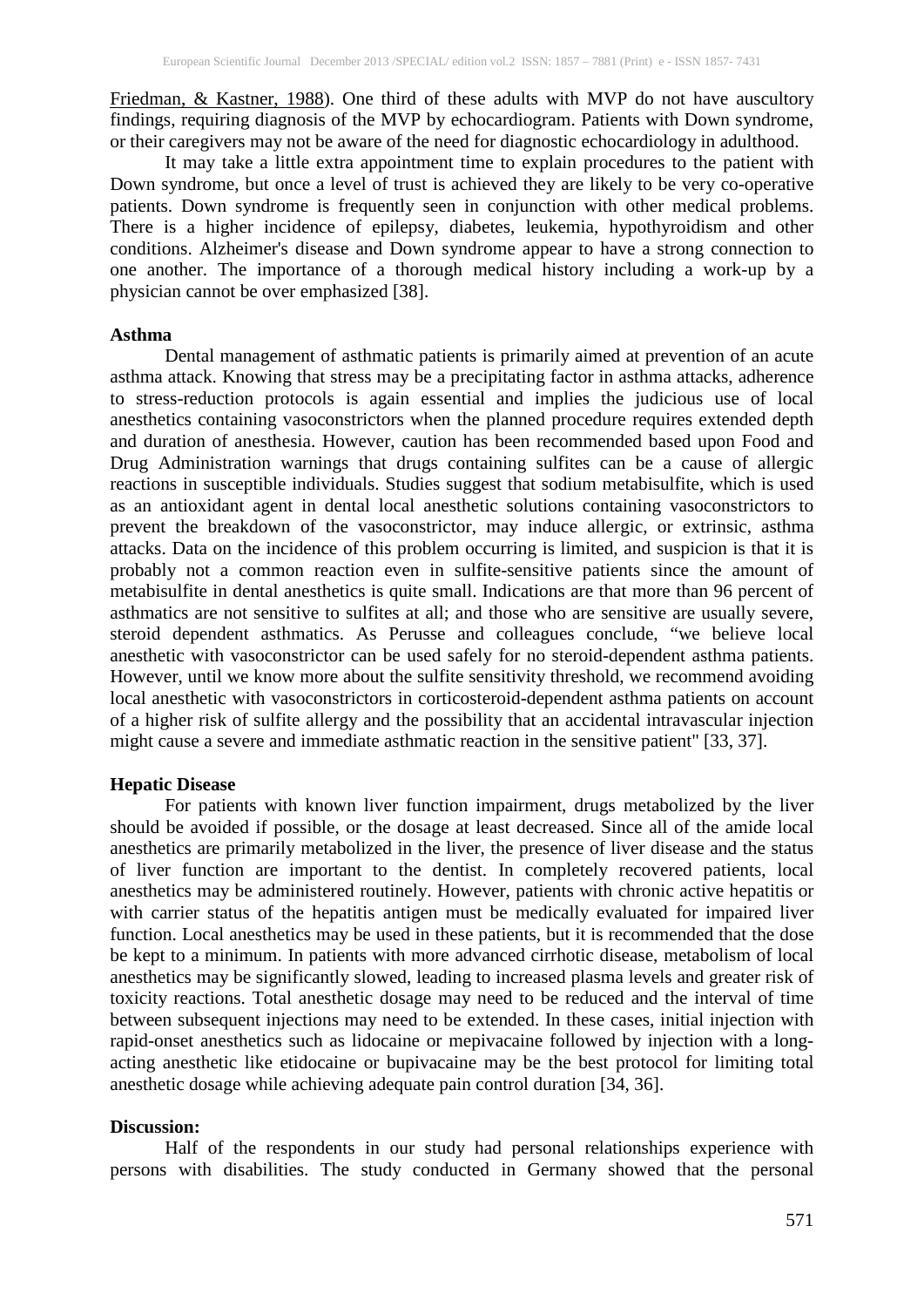relationship is the precondition of establishment of positive attitude. It is noteworthy that in our study the opposite result was gained when it was compared the personal relationship and the attitudes toward disabled people. It was found that the proportion of respondents who had experience with persons with disabilities have a more negative attitude, though, it does not seem whether this attitude was developed by the experience a personal relationship or its was conditioned by their initial opinion before the relationship with the persons with disabilities [25, 26].

A large part of the respondents (59%) believe that for the services to be rendered to the persons with disabilities there will be necessary a special environment ( $\chi^2$ =47.7, p=0.000), though neither of them provides with the relevant picture while describing the physical or social environment that would be close to the universal design dental clinic. However, taking into consideration that service at home is even more unacceptable but it is quite acceptable redirection to the "Specialized clinic"(67%,  $\chi^2$ =166.9, p=0.000), we can conclude that we are dealing with a particular attitude [13].

The attitudes to the individuals with the conditions/illnesses conditions of which impact their behavior or/and is associated with a delay in intellectual development is sharply negative.

It should be emphasized that more than half of the respondents indicated that they have no information about hyperactivity syndrome, tic of behavior disorder; "in the case of asthma, diabetes and acquired restrictions we obtained practically the similar results – the most respondents have the sense of compassion or they have not any special attitude.

The study results identified the main problems that affect the desired results efficiency of the service and providing the dental services to the persons with disabilities. These factors are awareness and attitude. In the both cases number of measures is to be taken to minimize the facts of rejection to provide the services from the dentists.

It should be emphasized that the majority of the dentists is willing to raise the level of their awareness regarding specific nosologies.

### **Conclusion:**

As the results of the research show that respondents' knowledge about chronic diseases is higher than about development disorders.

From 15 nosologies identified for the study the most positive attitude and results fall on asthma and the most negative – on HIV/AIDS

According to the obtained results, the hypothesis was partly justified. Our research showed the clear connection between the service providing and awareness. Over half of the respondents considers unacceptable even neighboring the people with disabilities, though the majority of the study participants express their willingness to provide them with dental services.

## **Several recommendations could be worked out based on the research results:**

1. Activities which will be oriented on informational awareness should be organized, which means integration of studying modules into practice and high educational programs.

2. Activities for raising the awareness and practical skills for practicing doctors

3. Raising the awareness in the area of working with people with disabilities and environment adaptation.

### **References:**

Tsuladze L. Quantitative research methods in social Scienses, Tbilisi, 2008.

Alkhanishvili Z., Osipov[a-Schöneich](https://www.facebook.com/maia.osipovaschoneich) M. Dental diseases and treatment features in children with autism spectrum disorder. GSAnews. N14. 34-40. 2012.

Law of Georgia on medical and social expertise. # 4298, Tbilisi, 2006.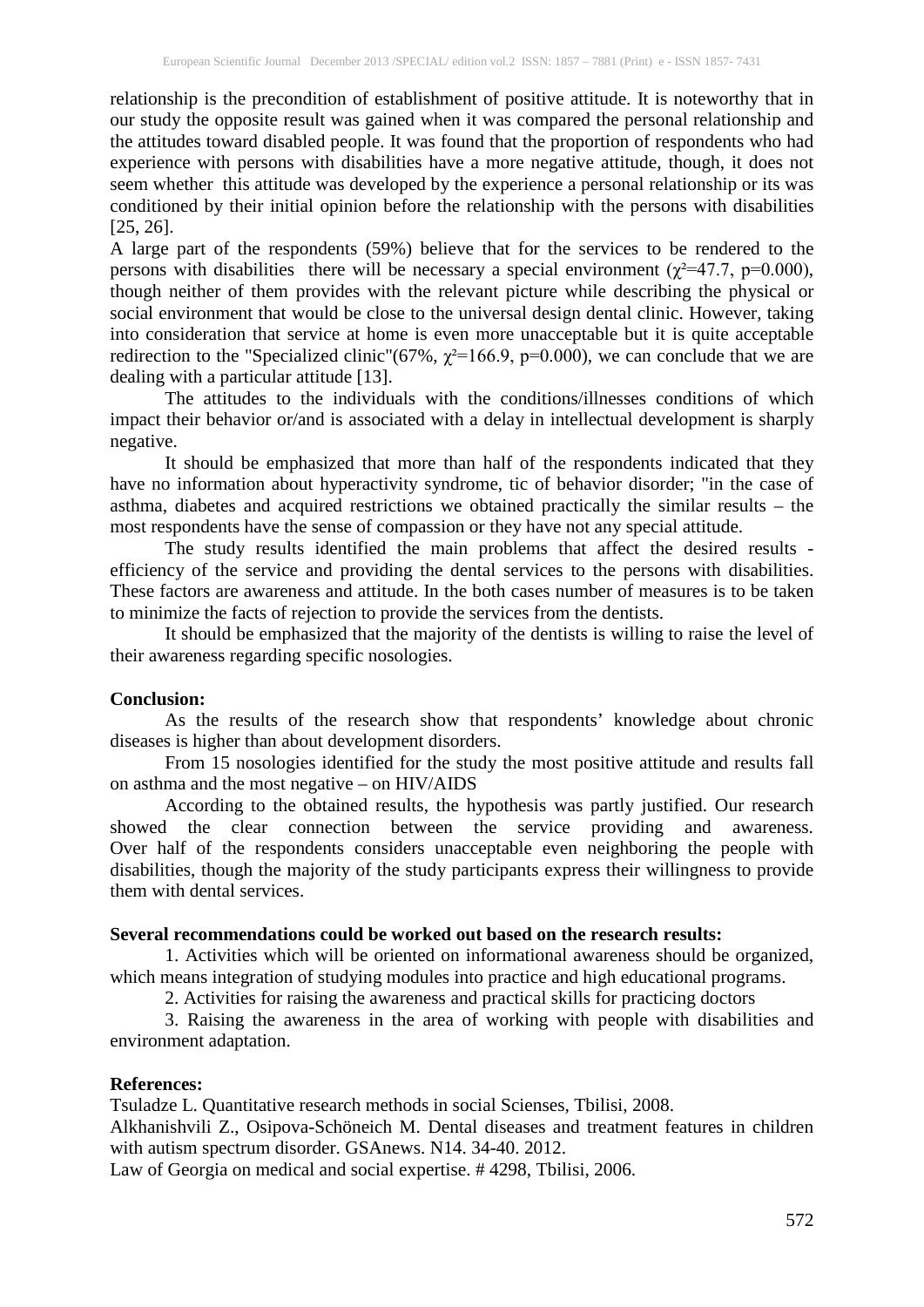Decree of the Minister of Labour, Health and Social Affairs of Georgia (#1/N, Tbilisi) on the regulation of determination of disabled status. Tbilisi, 2003.

5. Altwasser C. and Kranhe B. 2006, Changing Negative Attitudes towards Persons with Physical Disabilities: An Experimental Intervention; February, 2013.

http://onlinelibrary.wiley.com/doi/10.1002/casp.849/abstract

Anjani Koneru Dmd, 2009 March, Access to Dental Care for Persons with Disabilities in Ontario: A Focus on Persons with Developmental Disabilities, 2013 February 1st. http://www.cda-adc.ca/jcda/vol-75/issue-2/121.html

Australian Dental Association INC. Policy Statement. Specialization in Dentistry. 2004. (Seen 2013. 17 Feb.)

http://www.ada.org.au/app\_cmslib/media/lib/0703/m52282\_v1\_2.4specialisation.pd Baird WO, McGrother C., Abrams KR., Dugmore C., Jackson RJ. Access to dental services for people with a physical disability: a survey of general dental. 2008 December, practitioners in Leicestershire, 2013 February. http://www.ncbi.nlm.nih.gov/pubmed/19149304

Balasubramanian Madhan, M.D.S., P.G.D.H.M., M.Sc., M.A. Haritheertham Gayathri, B.D.S., Lokanath Garhnayak, M.D.S., D.N.B. Eslavath Seena Naik, M.D.S. Dental Students' Regard for Patients from Often-Stigmatized Populations: Findings from an Indian Dental School. Journal of Dental Education. February 1, 2012 vol. 76 no. 2 210- 217 http://www.jdentaled.org/content/76/2/210.full

Casamassimo PS., Seale NS. 2003 December. Access to dental care for children in the United States: a survey of general practitioners. 2013 February,

http://jada.ada.org/content/134/12/1630.long

Dao LP., Zwetchkenbaum S., Inglehart MR. General Dentists and special needs patients: does dental education matter? J Dent Educ 2005; 69(10):1107–15.

DeLucia LM., Davis OL. 2009. Dental students' Attitudes toward the care of individuals with intellectual disabilities: relationship between instruction and experience. 2013 February. http://www.jdentaled.org/content/73/4/445.short

Khane B., Altw Asser C. Changing Negative Attitudes Towards Persons with Physical Disabilities: An Experimental Intervention. Journal of Community & Applied Social Psychology J. Community Appl. Soc. Psychol., 16: 59–69 University of Potsdam, Department of Psychology, Potsdam, Germany, 2006.

14. Lawrence D., Kisely S. Inequalities in health care provision for people with severe mental illness. Journal Psychopharmacol 2010; 24(4 Suppl):61–8.

http://jop.sagepub.com/content/24/4\_suppl/61.full.pdf+html

Lynette E., Kagihara DDS, MSED1, Colleen E. Huebner PhD, MPH2, Wendy E. Mouradian MD, MS3, Peter Milgrom DDS4, Betsy A. Anderson; 2011. September/October, Special Care in Dentistry, February 2013,

http://onlinelibrary.wiley.com/doi/10.1111/j.1754-4505.2011.00204.x/abstract

Marshall J., Sheller B., Williams BJ., Mancl L., Cowan C. Cooperation predictors for dental patients with autism. Pediatr Dent 2007; 29(5):369–76.

Mohamed Abdullah Jaber, Dental caries experience, oral health status and treatment needs of dental patients with autism, Journal of Applied Oral Science, vol.19 no.3 Bauru May/June 2011.

Nunn JH. The dental health of mentally and physically handicapped children: a review of the literature. Community Dent Health 1987; 4(2):157–68.

Prabhu NT., Nunn JH., Evans DJ., Girdler NM. 2010; Access to dental care-parents' and caregivers' views on dental treatment services for people with disabilities, 2013 February, http://onlinelibrary.wiley.com/doi/10.1111/j.1754-4505.2009.00127.x/abstract

Rabkin J. Public attitudes toward mental illness: a review of the literature. Schizophr Bull 1974; 10:9–33. http://www.ncbi.nlm.nih.gov/pubmed/4619493?dopt=Abstract

Sharifa A M AL-Shehri. 2012. Access to dental care for persons with disabilities in Saudi